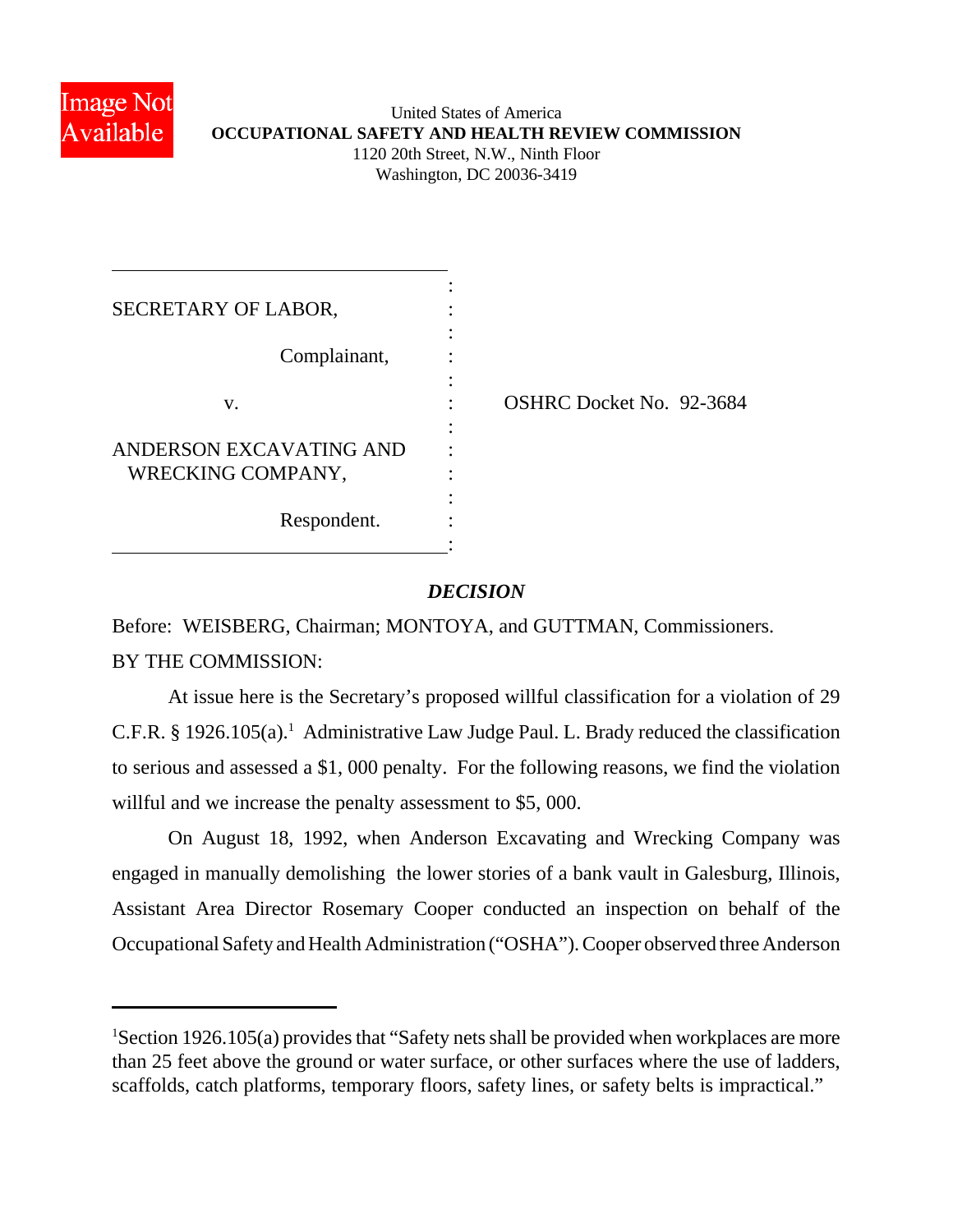employees, laborers Todd Ash and Gary MacKey, and a working foreman, Roy Brown, standing upon the second floor of the vault only a few feet from the edge of a substantially demolished wall. The height above the ground was approximately 35 feet.<sup>2</sup> The Anderson employees were not protected against the 35-foot fall by any form of fall protection , such as safety belts or safety nets. In lieu of fall protection, Brown testified at the hearing that he watched Ash and MacKey and warned them to be careful not to fall. According to Cooper, she classified Anderson's violation as willful because Anderson had been notified of OSHA's fall protection requirements by two prior citations to section 1926.105(a) that were issued on May 15 and June 12, 1992 regarding demolition work elsewhere.

Willful violations require a "heightened awareness' of the relevant standard or duty that demonstrates a voluntary or conscious disregard for the Act's requirements *or* a plain indifference to employee safety.<sup>3</sup> *E.g., Williams Enterp., Inc.,* 13 BNA OSHC 1249, 1256-7, 1986-87 CCH OSHD ¶ 27, 983, p. 36, 589 (No. 85-355, 1987). *Williams* further provides:

A violation is not willful if the employer had a good faith opinion that the violative conditions conformed to the requirements of the cited standard. However, the test of an employer's good faith for these purposes is an objective one -- whether the employer's belief concerning a factual matter or

<sup>&</sup>lt;sup>2</sup>Anderson did not petition for review of the judge's finding that the standard had been violated. However, in its review brief, Anderson continues to argue that section 1910.105(a) was inapplicable because the fall distance was less than 25 feet. The judge rejected the testimony of four Anderson employees that the height was no more than 25 feet. He relied instead on OSHA Assistant Area Director Cooper's testimony that the actual measurement of the height with a 25-foot long measuring rod established that the height was approximately 35 feet. Exhibit C-10 is a photograph taken by OSHA which shows the length of the wall above where the rod ended and that the rod falls short of the top of the wall to which it is adjacent. The rod was held during measurement by Anderson Supervisor Baker, who had worked for the company for 30 years. Mr. Baker testified that he did not recall disengaging any latches (which might have shortened the rod) during the measurement process.

<sup>&</sup>lt;sup>3</sup>To prove willfulness under the Occupational Safety and Health Act of 1970, 29 U.S.C. § § 651-678("the Act") it is *not* necessary to show "malicious intent" or "venal motive." *See, e.g.,Western Waterproofing* v. *Marshall*, 576 F.2d 139, 142-143 (8th Cir.1978)(emphasis added).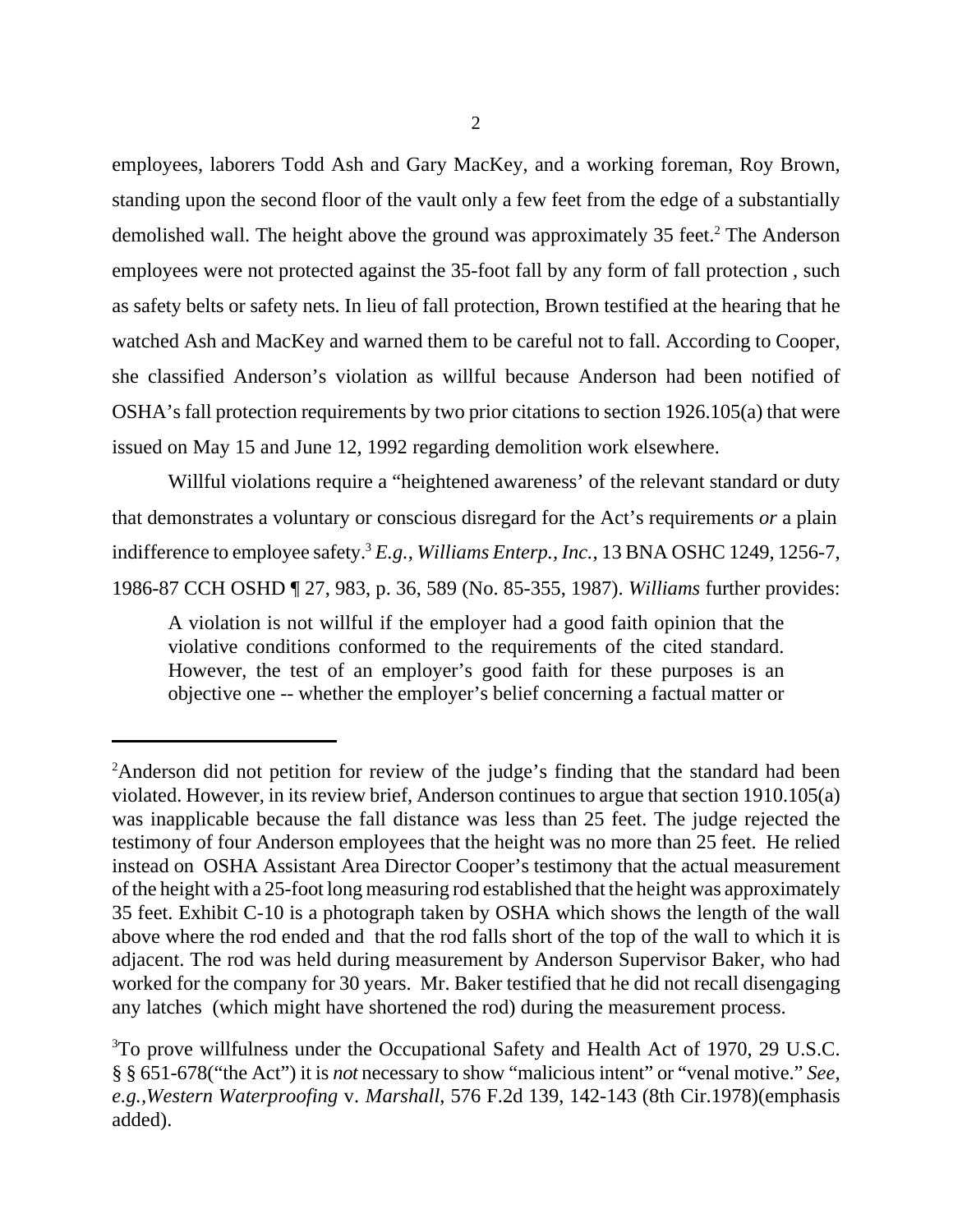concerning the interpretation of a standard was reasonable under the circumstances.

13 BNA OSHC at 1259, 1986-87 CCH OSHD at p. 36,591. The Commission has further explained that "[a] willful charge is not justified if an employer has made a good faith effort to comply with a standard or to eliminate a hazard even though the employer's efforts are not entirely effective or complete. " *Valdak Corp.*, 17 BNA OSHC 1135, 1139 1993-95 CCH OSHD ¶ 30,759, 42,743 (No. 93-239, 1995), *aff'd,* 73 F.3d 1455 (8th Cir. 1996).

The violative conduct here involved a working supervisor and two laborers, with a second supervisor within ready observation of the violation. Anderson was well aware of the cited standard, for it is essentially contained in one of the workrules in the company's safety plan. The question here is whether the record shows that, having recognized the rule on paper, Anderson strayed so far from implementing it at this worksite as to be plainly indifferent to the safety of its employees.

We find that Anderson was plainly indifferent to the safety of its employees. The evidence is clear that at this worksite Anderson failed to provide its employees with the fundamental means essential for compliance with the standard -- a safety program, training in the recognition of hazards, and equipment to comply with the standard and protect them against falls. The first two of these three omissions were cited in this proceeding as serious violations of the Act. The judge affirmed these items and Anderson did not petition for review of them.<sup>4</sup> The judge found a violation of 29 C.F.R.  $\S$  1926.20(b)(2) the safety program standard because Anderson substituted "vague advice" (such as supervisors Baker and Brown saying "[D]on't fall" or "[S]tay away from the edges") to its workers for

<sup>&</sup>lt;sup>4</sup>The judge did not take these findings into consideration in determining whether the violation of section 1926.105(a) was willful. Rather, he focused on the height of the workplace and tersely concluded, "[A]lthough a willful violation was alleged, only a serious one was proven."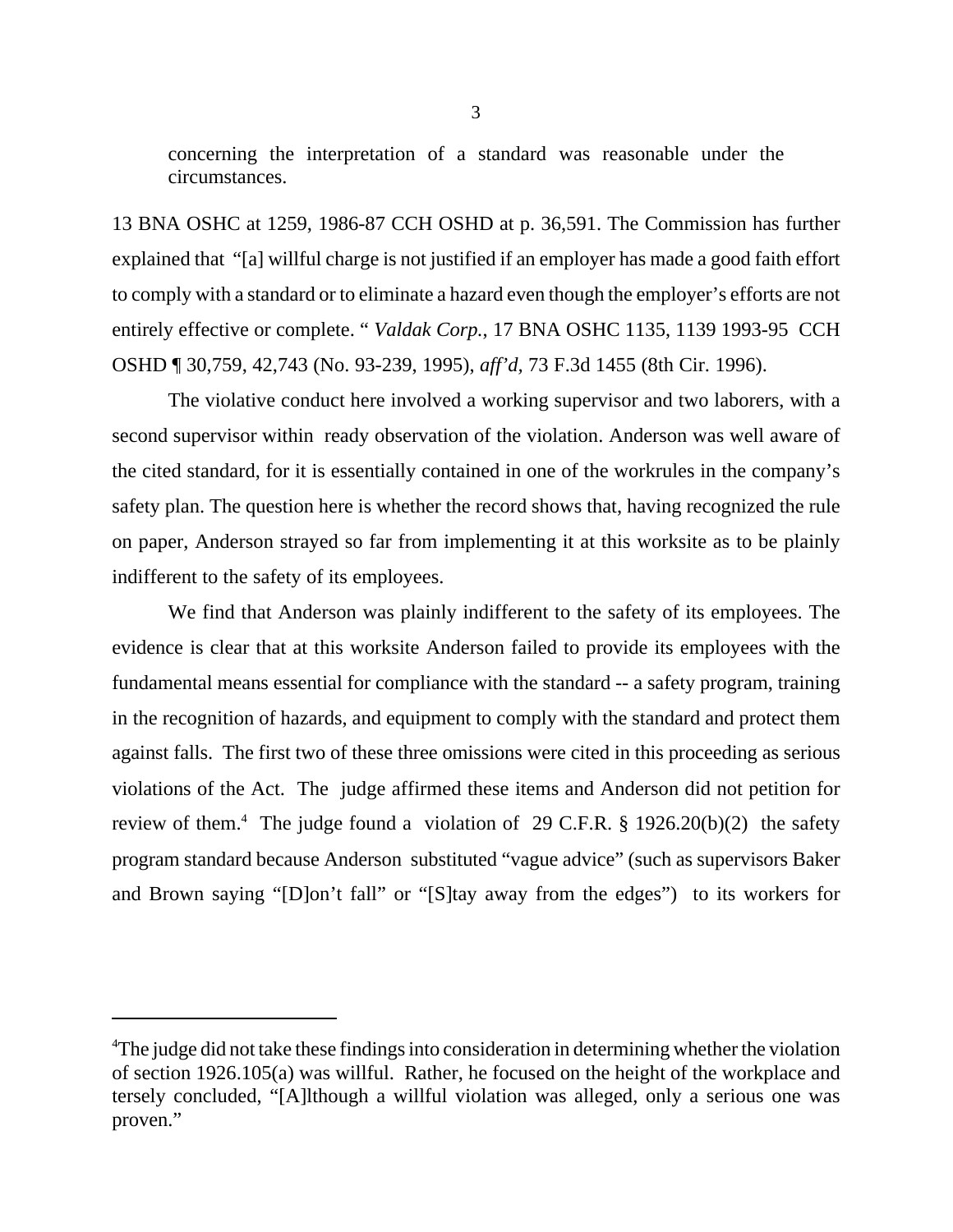requisite specifics.<sup>5</sup> The judge also found that Anderson gave "only the most cursory instructions" to employees regarding the recognition and avoidance of unsafe conditions, and it thereby failed to comply with the OSHA training standard at 29 C.F.R.  $\S$  1926.21(b)(2).<sup>6</sup> As the judge noted, laborer Todd Ash testified that his supervisors told him, " You know, just stay away from the edge and if you got to where you were getting a little carefree, he would always remind you, "Hey, you could fall. Don't fall." That's about it."

Anderson's third omission, the lack of fall protection equipment, is established on the record though also not considered by the judge in his analysis of the characterization of the violation. Thus, Anderson's employees testified that they were not provided with fall protection equipment and Anderson admitted that the needed equipment was not on site at the time of the violation. As the judge noted in discussing the violation of section 1926.21(b)(2):

Todd Ash had worked for Anderson for five years at the time of the hearing Ash had never before performed demolition work. Ash testified that he and his fellow laborers had never been provided with fall protection, and that he had never tied off before the day of the OSHA inspection.

Gary Mackey gave a similar account that demonstrated the inadequacy of Anderson's safety instructions. Mackey testified that he was never provided with fall protection and that neither Brown nor Baker ever discussed the use of safety belts and lanyards prior to the OSHA inspection.

(citations omitted). Moreover, Baker testified that he thought that safety belts were available at the site, but when he looked for them during the inspection at the request of OSHA representative Cooper, he could not find them.

<sup>5</sup>There was evidence that Anderson's written safety plan had been posted on a wall that had since been demolished. Supervisor Baker acknowledged that there was no reason it could not thereafter have been kept on-site, for example, in Anderson's truck.

<sup>6</sup>The Commission has considered other related citation items that were affirmed in the same case to "bolster" its finding of willfulness. *Falcon Steel Co.*, 16 BNA OSHC 1179, 1188, 1993-95 CCH OSHD ¶ 30,059, p. 41,336 (No. 89-2883, 1993) (consolidated).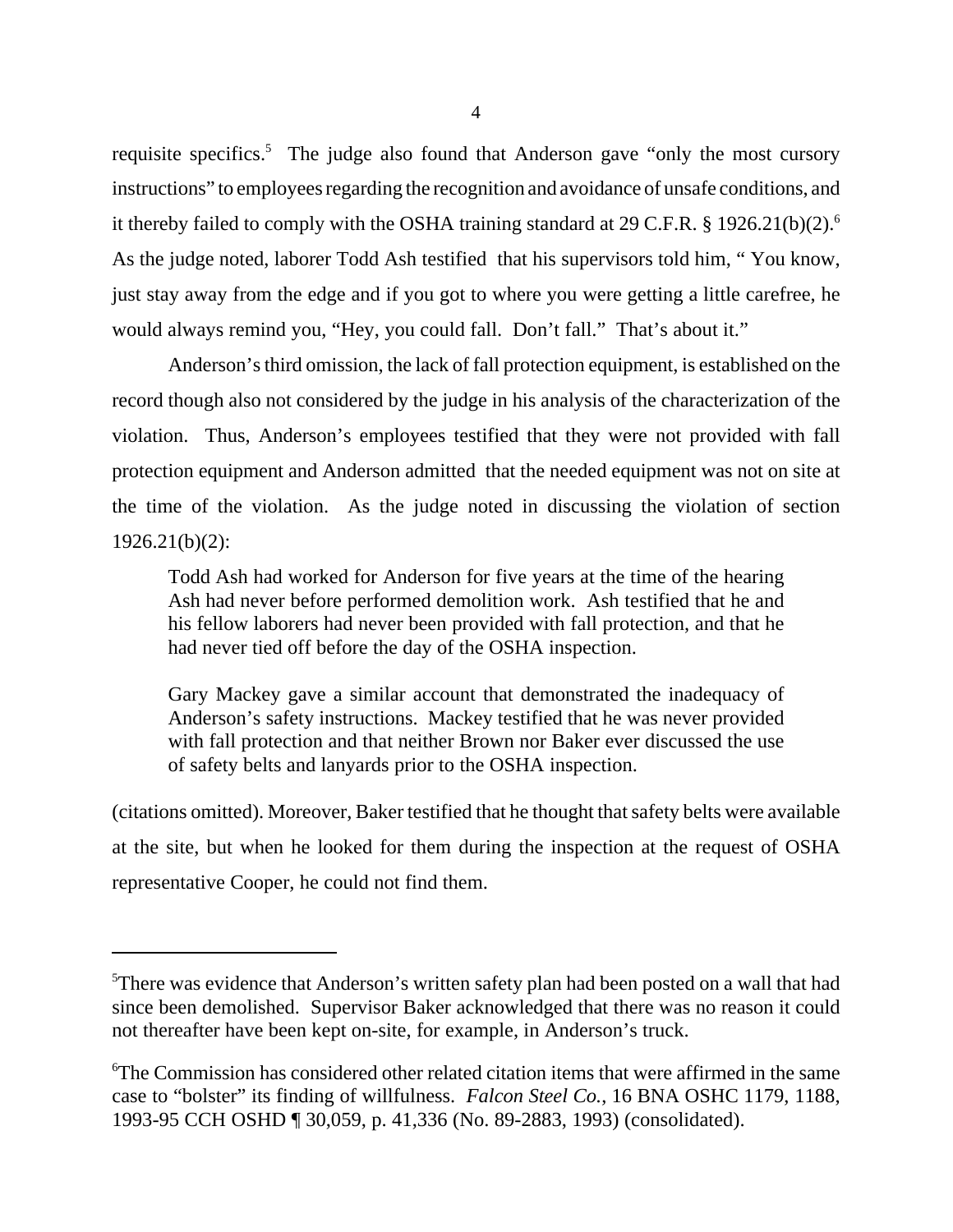By substituting weak admonitions for safety training and hazard recognition and not even providing fall protection equipment, Anderson failed to give its employees the opportunity to protect themselves. As the Fifth Circuit stated in *Georgia Electric Co. v. Marshall*, 595 F.2d 309 (5th Cir. 1979):

This case is unlike those cases in which a willful violation was upheld when supervisory personnel knew of the OSHA regulation in question but felt for some reason that strict compliance was not necessary in the particular case. . . . The instant case is arguably more serious than those. Here, the Company powers-that-be *had not even given their employees a chance to conform* since they had made no effort to acquaint anyone with the OSHA regulations.

595 F.2d at 320 n.27 (emphasis added). This failure coupled with the involvement of supervisory personnel in the violation<sup>7</sup> and Anderson's apparent failure to take remedial steps after its recent receipt of two other OSHA citations for violations of the same standard at other worksites,<sup>8</sup> compel a finding of willfulness in this case.

The dissent takes issue with our holding by asserting that we are considering in our determination of willfulness, multiple factors, none of which by themselves would warrant a finding of willfulness. The dissent is thus recognizing the obvious - - since the Commission

 $7$ Most significantly, there is no showing that foreman Brown and on-site supervisor Baker took readily available steps, such as training and equipping the workers, which would have assured compliance when the standard was applicable. Baker had worked for Anderson for "the majority of thirty years" and had been a supervisor for "fifteen or twenty years." Brown had worked for Anderson for five years.

<sup>&</sup>lt;sup>8</sup>There is no evidence that Anderson responded to these two citations by taking steps to prevent recurrences at its worksites. *See, e.g., S. Zara and Sons Contrac., Inc.*, 10 BNA OSHC 1334, 1339, 1982 CCH OSHD ¶ 25,892, p. 32,399 (No. 78-2125, 1982)( employer's "failure to take positive steps" towards compliance after receiving citations an element of willfulness finding). The Commission has considered the receipt of, and response to, other citations for violations of the same standard in determining the willfulness of a violation. *E.g., Falcon Steel.*, 16 BNA OSHC at 1188, 1993-95 CCH OSHD at p. 41,336; *Atlas Industrial Painters*, 15 BNA OSHC 1215, 1217, 1991-93 CCH OSHD ¶ 29,439, p. 39,672 (No. 87-619, 1991), *aff'd per curiam*, 976 F.2d 743 (11th Cir. 1992); *Williams*, 13 BNA OSHC at 1257 & n.10, 1986-87 CCH OSHD at p. 36,589 & n.10.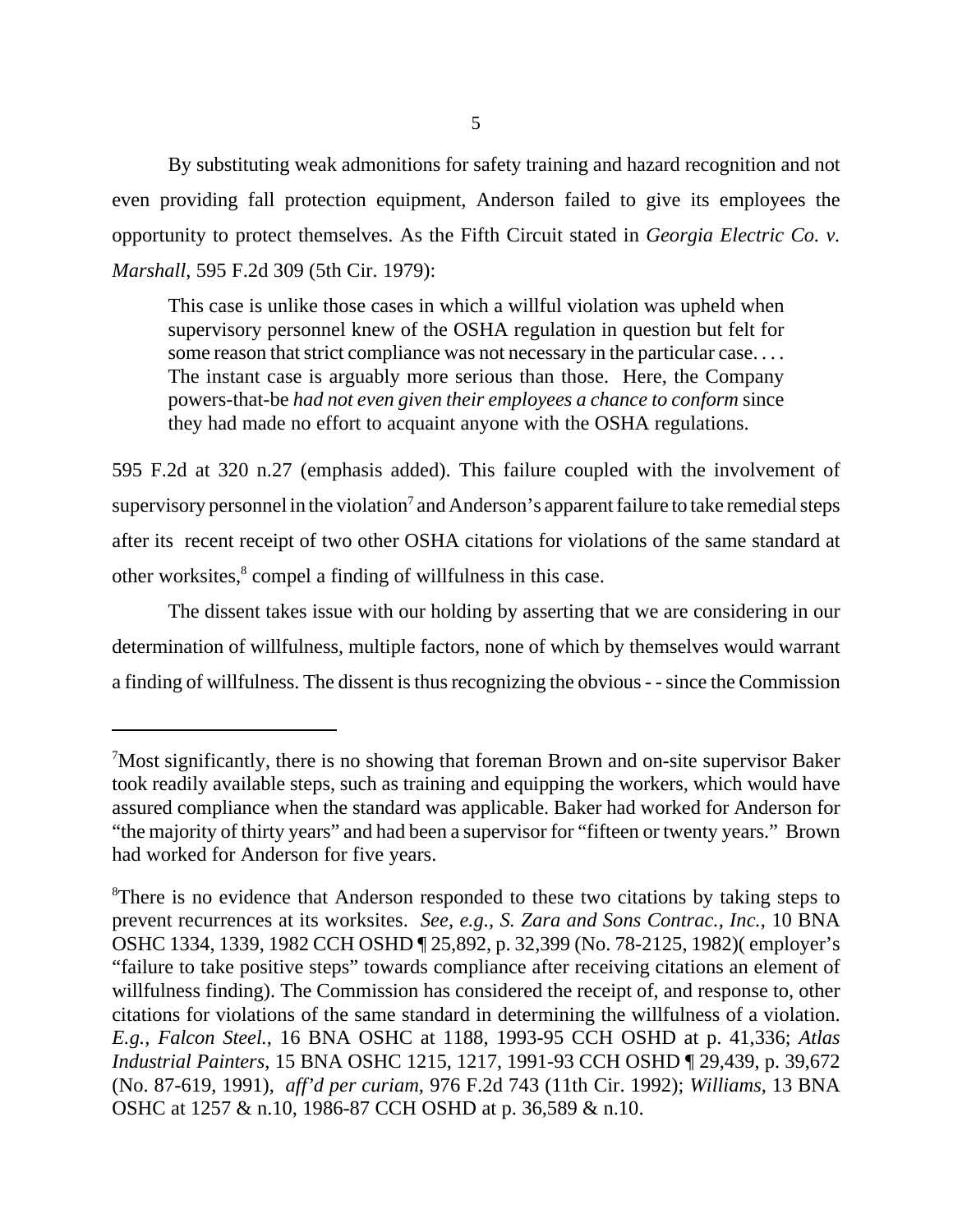must consider all of the relevant circumstances in making a determination such as willfulness, inevitably the sum will be greater than the parts. Moreover, it appears that our quarrel with the dissent is not merely as to whether the sum of the parts in this case is sufficient to reach the threshold for the requisite finding of willfulness. Rather, in our view, the dissent's analysis effectively excises the concept of "plain indifference" from the definition of willfulness altogether, a leap we are unwilling to make.

Our dissenting colleague takes the view that the Secretary has simply not presented facts sufficient to establish an affirmative duty on the part of Anderson to reasonably ascertain the height of this worksite and, absent accurate knowledge of the height on Anderson's part, there can be no prima facie showing of willfulness in this case.<sup>9</sup> Indeed, the dissent suggests, incorrectly, that we are finding today that Anderson's failure to take measurements at the worksite renders this violation willful *per se.* This analysis of our decision misses the point. This is not a case in which the employer made a sufficient good faith effort to comply with the rule so that compliance would have been likely if the triggering height had been properly estimated. Rather, for the reasons set forth above, this case falls into the category of cases in which the employer's indifference to compliance was so great that adherence to the standard would be unlikely whether or not there was a reasonable error about the actual height.

Anderson's failure to measure is relevant to our analysis of willfulness in this limited respect. While the scope and method of such an inquiry may differ depending on the circumstances, clearly an employer must make reasonable efforts to anticipate the particular hazards to which its employees may be exposed in the course of their scheduled work. *See Automatic Sprinkler Corp.*, 8 BNA OSHC 1384, 1387-88, 1980 CCH OSHD ¶ 24,495, p.29,926 (No.76-5089, 1980) . Anderson had a number of reasons to be mindful of that duty

<sup>&</sup>lt;sup>9</sup> Chairman Weisberg notes that the dissent fails to suggest what set of facts would require Anderson to measure the height, leaving both the Secretary and the Commission clueless. For example, would the duty to reasonably ascertain the height be greater or lesser if the actual height were 50 feet; if it were 27 feet?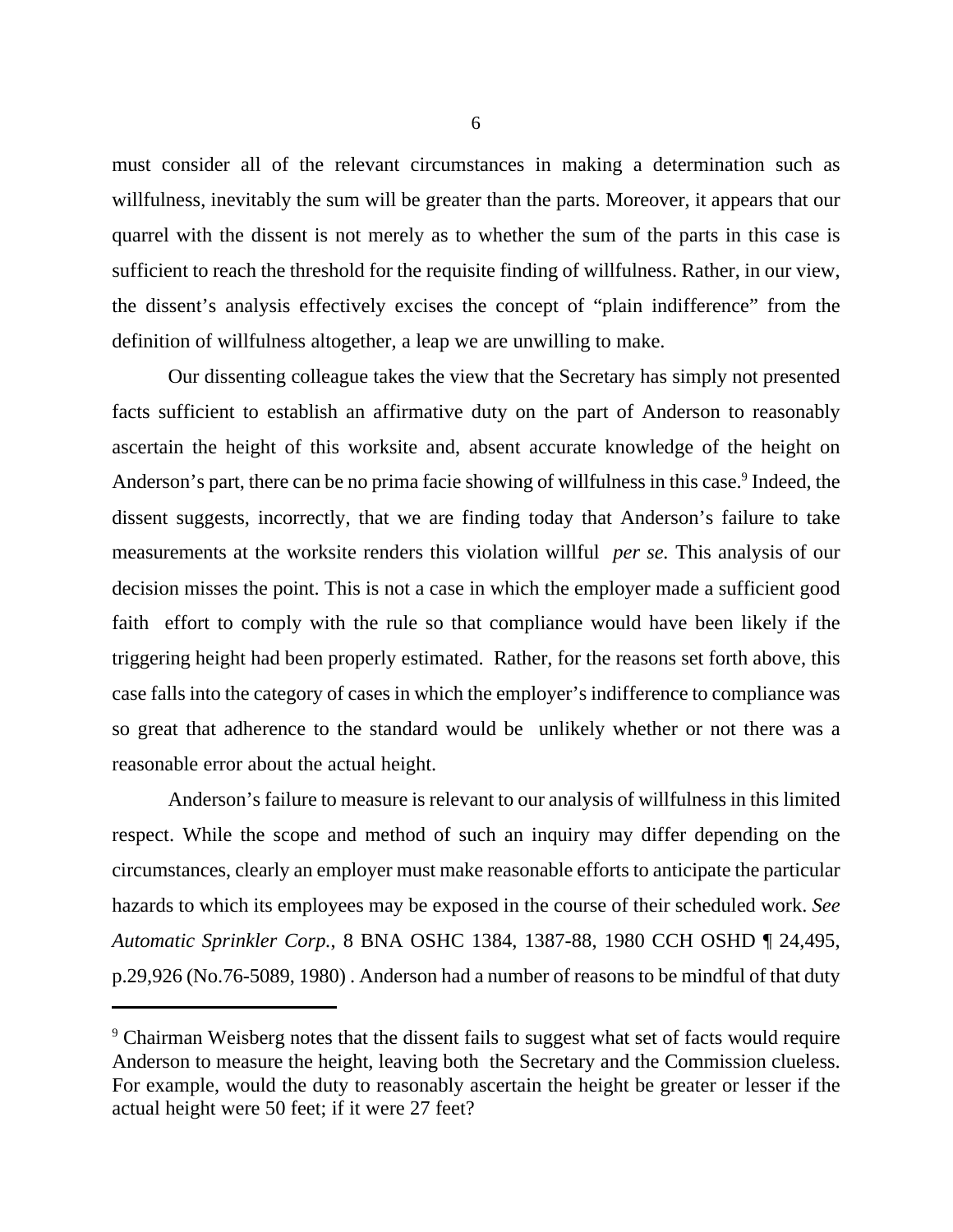here. First, the building being demolished was at the beginning more than 70 feet high. Although the record does not establish that employees had been exposed to violative conditions before the day of the inspection, Anderson could easily anticipate that at some point employees working near the edge of such a building as it was being demolished might be exposed to fall hazards that would require compliance with OSHA fall standards. Since Anderson's own rule basically tracks the OSHA standard cited here, Anderson certainly was aware at what point the standard would kick in and when ascertaining the height of the workplace would be required. The standard itself had recently been brought to Anderson's attention by the two other OSHA citations Anderson had recently received for violations of the same standard. Despite these factors, as noted above Brown and Baker failed to take readily available affirmative steps, such as training and equipping the workers, to assure compliance on the possibility that the rule might be triggered. Hence, Anderson's failure to measure is just one indicia which, when combined with the other serious omissions on Anderson's part set forth above, suggests that Anderson gave little serious thought to the fall hazards at this site, much less had a good faith opinion that it was in compliance. *See Calang Corp*.*,* 14 BNA OSHC 1789, 1792, 1987-1990 ¶ 29, 080, p.32,872-73 (No.85- 319, 1990)

Stated differently, in another case, the failure to take measurements might not be inconsistent with the exercise of good faith that would negate willfulness. In this case, however, paper recognition of the rule was accompanied by a continuing pattern of indifference -- which evidence of measurement might have contradicted. Failure to measure does not establish willfulness *per se,* but, particularly where, as here, a standard's applicability is triggered by a readily measurable height, if the measurement had been made it would have been an indication of objective good faith countering other evidence to the contrary. In contrast, by the dissent's logic, it seems, employers could immunize themselves from a finding of willfulness by uniformly avoiding any measurements--even where measurement was, as here, one obvious means of assuring compliance with the rule.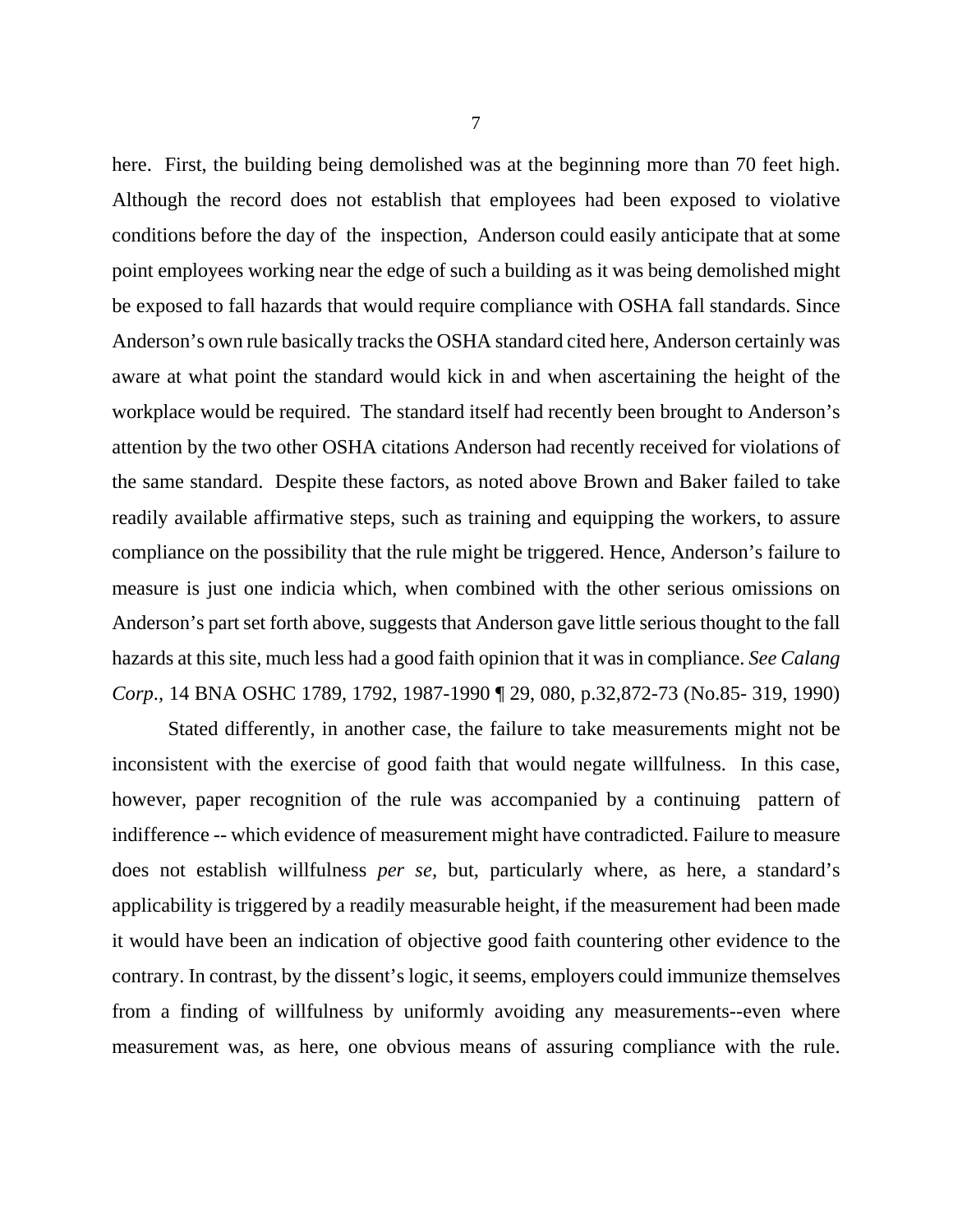Accordingly, an employer who did nothing whatsoever to comply with a rule could never be found to have been plainly indifferent to it.

Finally, we find nothing in Anderson's response to the OSHA inspection that provides us with a basis for reducing the willful characterization.<sup>10</sup> We agree with Judge Breyer writing for the First Circuit in *Brock v. Morello Bros. Constr., Inc.*, 809 F.2d 161 (1st Cir. 1987), that although post-violation conduct might not prove much, "it shows at least a little about how people in the firm respond to the receipt of a citation." *Id.* at 166 (emphasis in original). Thus, *Morello* indicates that evidence of post inspection good faith may be relevant, but is not necessarily dispositive. Here, unfortunately, there is substantial evidence of pre-inspection indifference. Accordingly, Anderson's prompt adoption of safety belts after the OSHA inspection while commendable is simply not sufficient to negate willfulness. Such efforts will, however, provide a basis for some credit for Anderson with respect to the amount of the penalty.

In sum, the evidence does not show that Anderson acted with malice or clear intent to violate section 1926.105(a). Nonetheless, the totality of the circumstances, particularly Anderson's failure to provide the training and equipment that are predicates for compliance with the rule, establishes that Anderson was so indifferent to employee safety that it is questionable that it would have complied with the standard even if the triggering height had been correctly perceived. While Anderson's failure to ascertain the correct height does not itself establish willfulness, neither can it immunize Anderson's clear indifference from being so characterized. Therefore, we find Anderson's violation of section 1926.105(a) to be willful.

 $10$ Anderson argues, citing testimony by Baker and Brown, that the use of safety belts could increase risks and pose hazards (for example, entanglement) if a fall did take place. This might be read to suggest that Anderson believed that the standard's requirement that safety belts be "practical" was not met. Anderson might have undertaken to raise and prove the affirmative defenses of greater hazard and infeasibility. However, it did not do so, or even go so far as to expressly argue that it would have been preferable to avoid the use of safety belts even where the height trigger in the rule was met.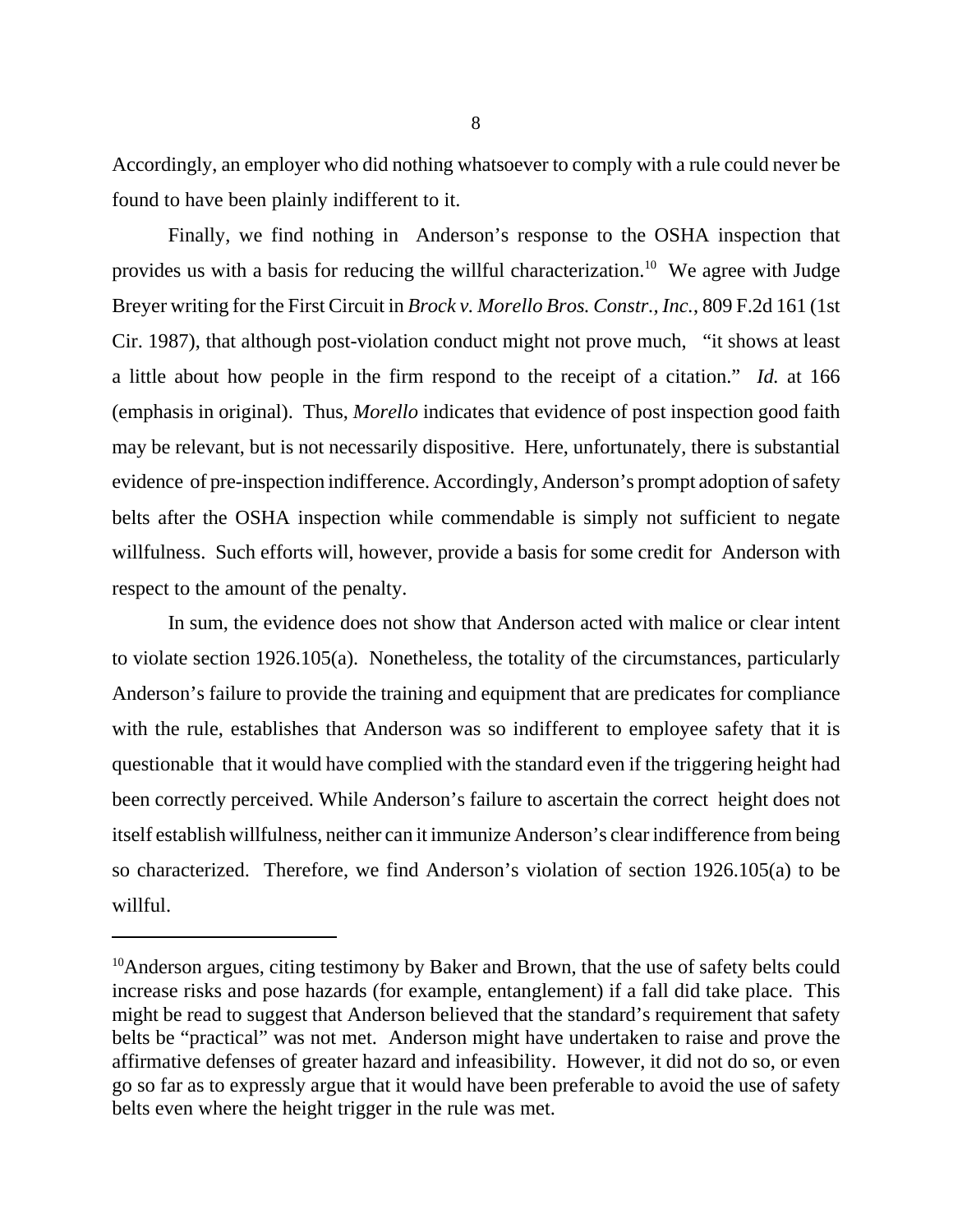Under section 17(j) of the Act, 29 U.S.C. § 666(j), we determine an appropriate penalty by considering the size of the employer's business, the gravity of the violation, the good faith of the employer, and the employer's history of violations. According to OSHA, Anderson was a small employer. The gravity of the violation was high because at least three employees were exposed for part of one morning to the possibility of falling more than 25 feet onto rubble and suffering serious physical harm or death. Anderson's history of violations on this record consisted of a 1989 settlement of two citations.<sup>11</sup> It demonstrated good faith at the time of the inspection by quickly obtaining safety belts at OSHA's request and requiring employees to tie off. We therefore assess a penalty of \$5,000.

/s/

Stuart E. Weisberg Chairman

/s/

Dated: January 28, 1997 Commissioner

Daniel Guttman

<sup>&</sup>lt;sup>11</sup>The record does not establish whether the two recent citations referred to above putting Anderson on notice of the standard had become final orders.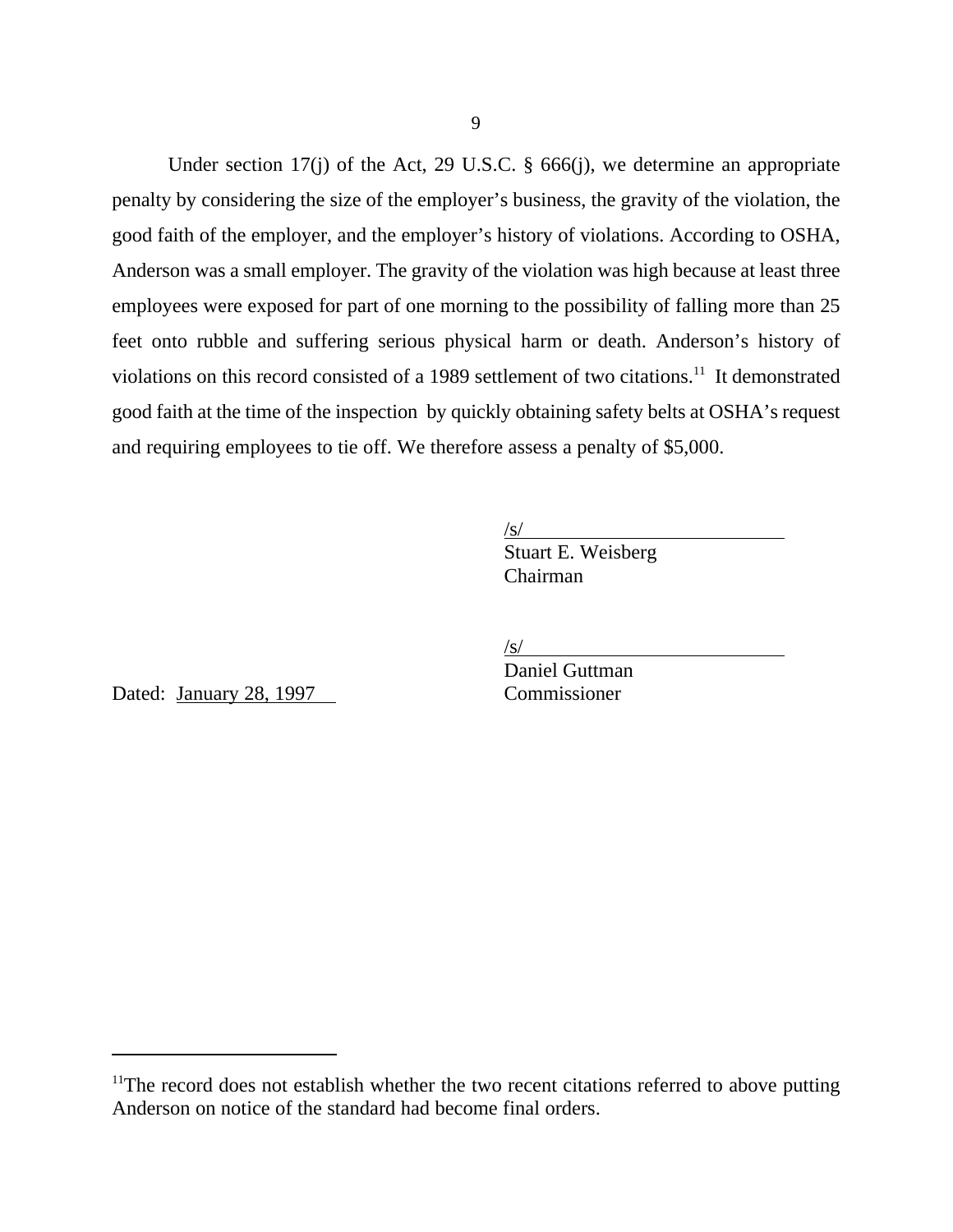MONTOYA, Commissioner, dissenting:

By its decision today, the majority has dramatically expanded the set of violations to which the willful characterization can be applied. As I understand this decision, the failure of a company to take constant height measurements is not simply a fact the Commission might consider in determining employer knowledge of a fall protection violation, but it is now proof that violations of such standards as 29 C.F.R. § 1926.105(a) are willful. Furthermore, it seems that a training violation may now serve as a predicate for a finding of willfulness with regard to all substantive violations that can be related to that training requirement, even though the training violation itself is found *not* to be willful. There is even a suggestion that violations of standards such as section 1926.105(a) are now willful *per se* whenever an employer fails to maintain fall protection devices at a worksite, even though the supervisors at the worksite are not aware that fall protection devices are necessary.

In order to reach these conclusions, the majority has ignored the very real differences between the level of proof necessary to establish an employer's prima facie knowledge of a violative condition and that necessary to establish that an employer's violation of the OSH Act was willful. A review of these most basic principles is therefore in order. Section 17(k) of the OSH Act, 29 U.S.C.  $\S$  666(k), provides that:

[A] serious violation shall be deemed to exist in a place of employment if there is a substantial probability that death or serious physical harm could result from a condition which exists, or from one or more practices . . . in such place of employment unless the employer did not, and could not with the exercise of reasonable diligence, know of the presence of the violation.

From this primary authority, the Commission and the courts have placed the burden on the Secretary to prove, as a part of her prima facie case, that "the cited employer either knew or could have known of the condition with the exercise of reasonable diligence." *Astra Pharmaceutical Products., Inc.*, 9 BNA OSHC 2126, 2129, 1981 CCH OSHD ¶ 25,578,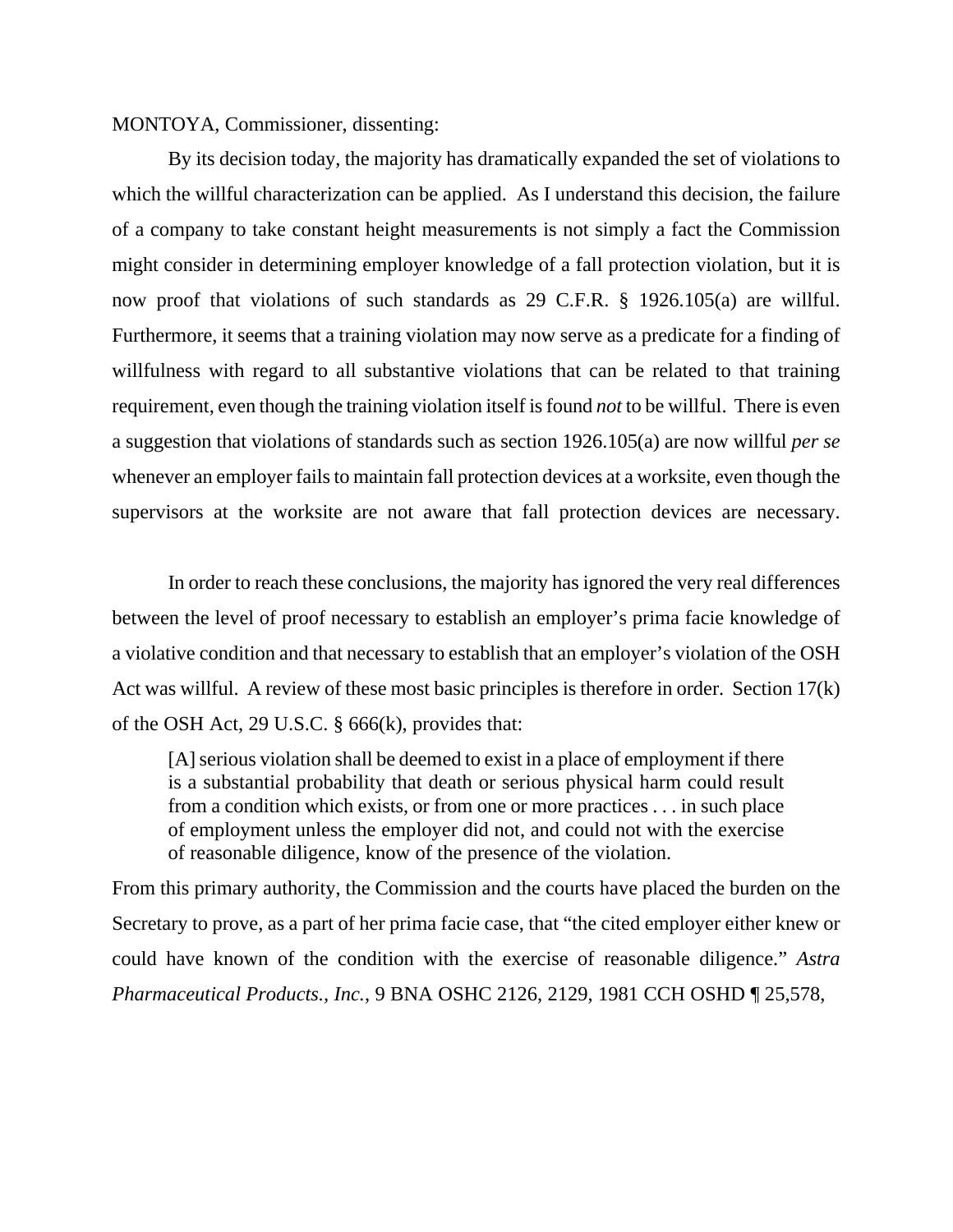p. 31,900 (No. 78-6247, 1981), *aff'd in pertinent part,* 681 F.2d 69 (1st Cir. 1982).<sup>12</sup> The cases have also made it clear that it is not necessary for the Secretary to show that the employer knew the requirements of the OSH Act, only that the employer had knowledge of the physical conditions alleged in the citation. *See Shaw Construction Co.,* 6 BNA OSHC 1341, 1342-43, 1978 CCH OSHD ¶ 22,524, p. 27,177 (No. 3324, 1978).<sup>13</sup>

 "Proof of something more than mere knowledge of the hazard is required to establish a willful violation." *Martin v. General Dynamics Land Systems, Inc*., 15 BNA OSHC 2118, 2121, 1991-93 CCH OSHD ¶ 29,958, p. 40,980 (6th Cir. 1993) (unpublished). Unlike knowledge, willfulness requires direct evidence of the employer's state of mind, its subjective attitude toward the law, except for "instances in which unsafe conduct is so egregious, so life-threatening" that willfulness can be presumed "from the offender's knowledge of conditions." *Brock v. Morello Bros. Construction*, 809 F.2d 161, 164 (1st Cir. 1987) citing *Ensign-Bickford Co. v. OSHRC*, 717 F.2d 1419 (D.C. Cir. 1983) (improper handling of highly explosive substances). Indeed, the United States Court of Appeals for the Seventh Circuit, the circuit in which this case arose, requires proof that an employer's behavior was either reckless or grossly negligent, not simply negligent or careless, to support a finding that a violation was willful. *See McLaughlin v. Union Oil of California*, 869 F2d. 1039, 1047 (7th Cir. 1989).

The Commission similarly describes willfulness as the state of mind of an employer who has violated the OSH Act with an "intentional, knowing, or voluntary disregard for the

<sup>12</sup>*See also New York State Electric & Gas Corporation v. Secretary of Labor,* 88 F.3d 98, 105 (2d Cir. 1996); *Carlisle Equipment Co.*, 24 F.3d 790, 792-93 (6th Cir. 1994); *St. Joe Minerals Corp. v. OSHRC*, 647 F.2d 840, 847 (8th Cir. 1981); *Horne Plumbing & Heating Co. v. OSHRC*, 528 F.2d 564, 571 (5th Cir. 1976); *Brennan v. OSHRC (Alsea Lumber Co.)*, 511 F.2d 1139, 1145 (9th Cir. 1975).

<sup>13</sup>*See also Cleveland Consolidated, Inc.*, 13 BNA OSHC 1114, 1117, 1986-87 CCH OSHD ¶ 27,829, p. 36,429 (No. 84-696, 1987); *Southwestern Acoustics & Speciality Co.*, 5 BNA OSHC 1091, 1902, 1977-78 CCH OSHD ¶ 21,582, p. 25,896 (No. 12174, 1977).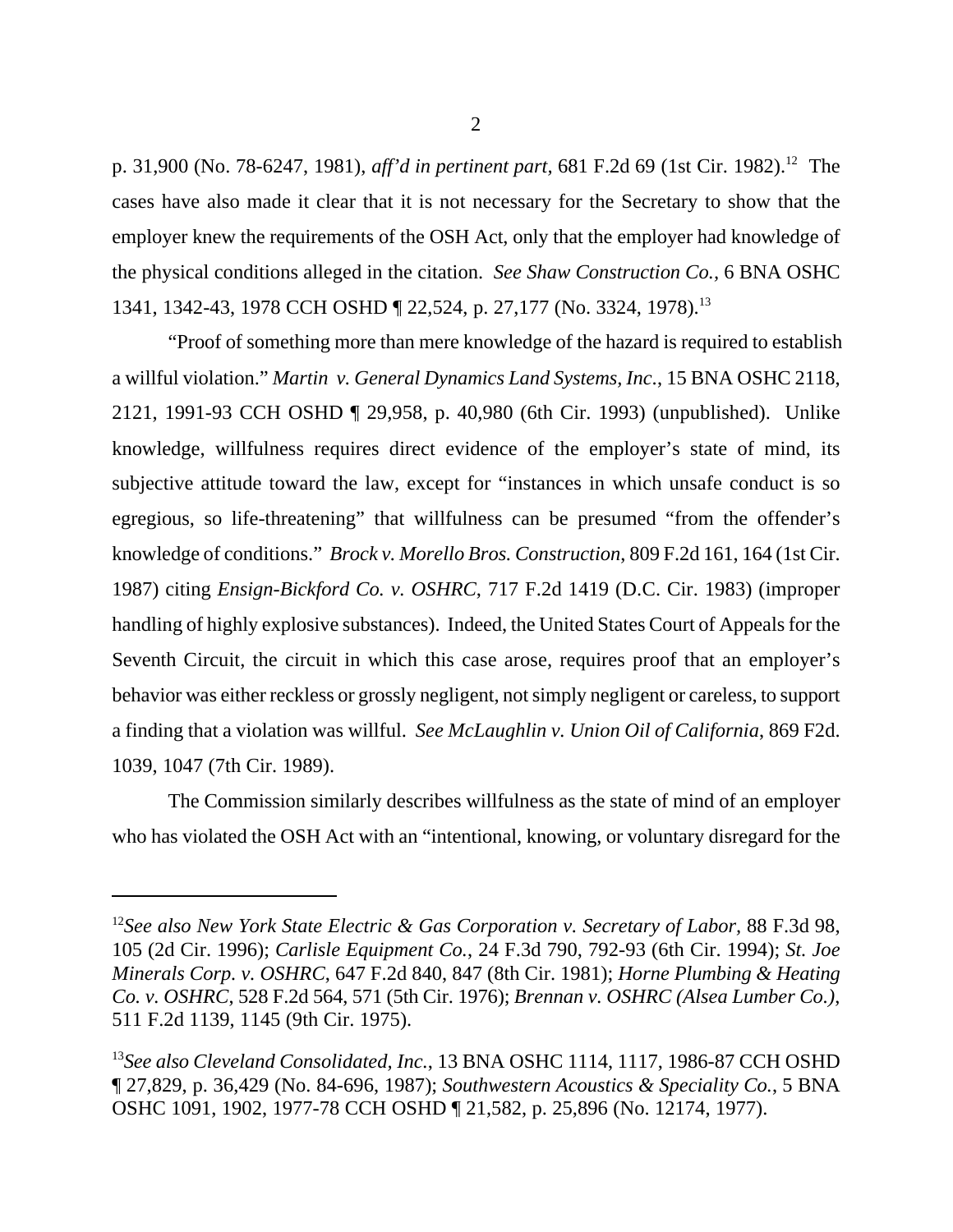Act's requirements, or with plain indifference to employee safety." *Williams Enterp., Inc.,* 13 BNA OSHC 1249, 1256, 1986-87 CCH OSHD ¶ 27,893, p. 36,589 (No. 85-355, 1987)*. Williams* goes on to require a showing that the employer have displayed "a heightened awareness -- of the illegality of the conduct or conditions" as well as a "conscious disregard or plain indifference" to employee safety. *Id*. at 1256-57, 1886-87 CCH OSHD at p. 36,589. In determining whether a violation was willful, the Commission also asks whether an employer's failure to comply was in good faith and objectively reasonable. *See Keco Industries, Inc.,* 13 BNA OSHC 1161, 1169, 1986-87 CCH OSHD ¶ 27,860, p. 36,478 (No. 81-263, 1987) ("a good faith, reasonable belief by an employer that its conduct conformed to the law negates a finding of willfulness"), and *Williams,* 13 BNA OSHC at 1259, 1986-87 CCH OSHD at p. 36,591 ("the test of an employer's good faith for these purposes is an objective one - whether the employer's belief concerning a factual matter or concerning the interpretation of the standard was reasonable under the circumstances").

 Applying these established principles to the present case, the proper willfulness inquiry is really quite simple. The Secretary has not presented facts sufficient to establish an affirmative duty on the part of Anderson to have measured the height of this worksite, without which there can be no prima facie showing of willfulness in this case. The record shows that Anderson's employees were standing on a floor that was nearer to ground level than the top of the 35-foot wall they were demolishing. There was also a debris pile on the ground below the wall. Anderson's on-site supervisors, Melvin Baker and Roy Brown, both testified that they honestly believed the height of the open-sided floor they were working on was less than 25 feet above ground level. While the record demonstrates that they were wrong, *their veracity on this point has not been challenged*, either by the Secretary or by the majority. Since the fall protection requirements of section 1926.105(a) apply only "when workplaces are more than 25 feet above the ground," any serious argument that Anderson's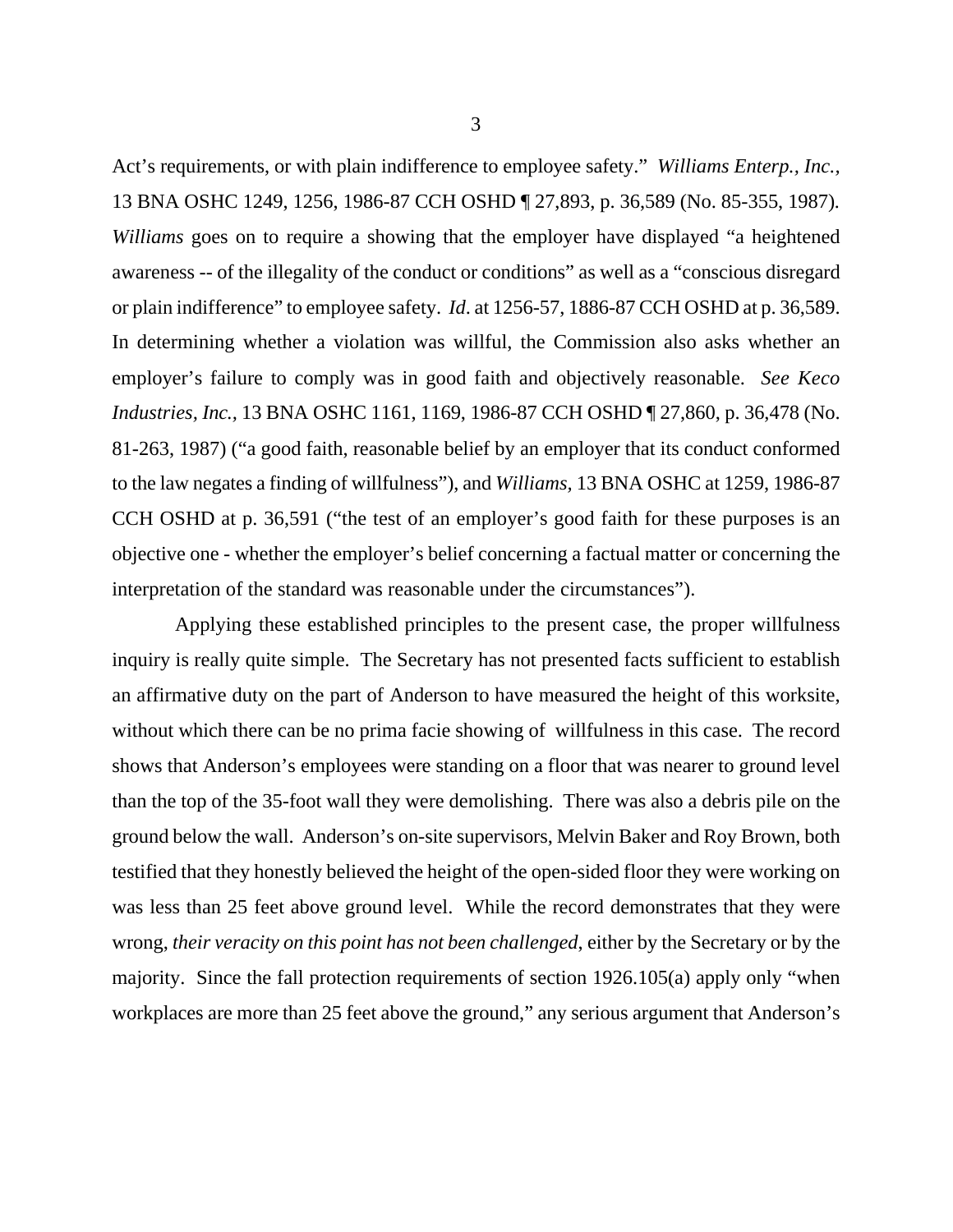supervisors displayed the state of mind necessary to meet any recognized test for willfulness must end here. $14$ 

In order to achieve a different result, the majority has constructed an elaborate artifice under which a number of other factors, none of which individually demonstrates a willful state of mind on Anderson's part, combine through some unexplained synergistic process to generate the state of mind not otherwise established on this record. They insist that Anderson's failure to provide training on this standard, which was essentially included as a work rule in the company's Safety Plan, is significant, though the training violation in question was found to be nonwillful and is not on review before the Commission. The majority insists that the failure of supervisors Brown and Baker to measure the height of the building "to assure compliance, on the possibility that the rule might be triggered," is significant, though they do not provide a basis for Anderson's supposed affirmative duty to have taken such measurements. Nor do they explain how any such failure would be a basis for something more than a finding of knowledge. They insist that Anderson's failure to have the equipment required for compliance with section 1926.105(a) at the site is significant, though they do not challenge the truthfulness of the testimony given by Anderson's supervisors that they believed they were working below the height at which this equipment is needed. Finally, the majority insists that it is significant that Anderson had recently received two other OSHA citations for violations of section 1926.105(a) in another part of the country, even though there is no proof that Anderson's supervisors at this worksite were aware of those citations.

<sup>&</sup>lt;sup>14</sup>Baker also testified that the men were unlikely to fall because they were standing on the floor inside the walls of the vault they were demolishing and that they were constantly being watched. It is apparent from his testimony that, for much of the time at least, these employees were protected from the fall hazards that section 1926.105(a) seeks to prevent by the very walls they were demolishing. Brown testified that he discussed the work with the two employees that day to make sure they would not create hazards and that he also personally supervised their work. Brown also believed that neither he nor the employees required safety belts because of the large floor-space on which they were working.